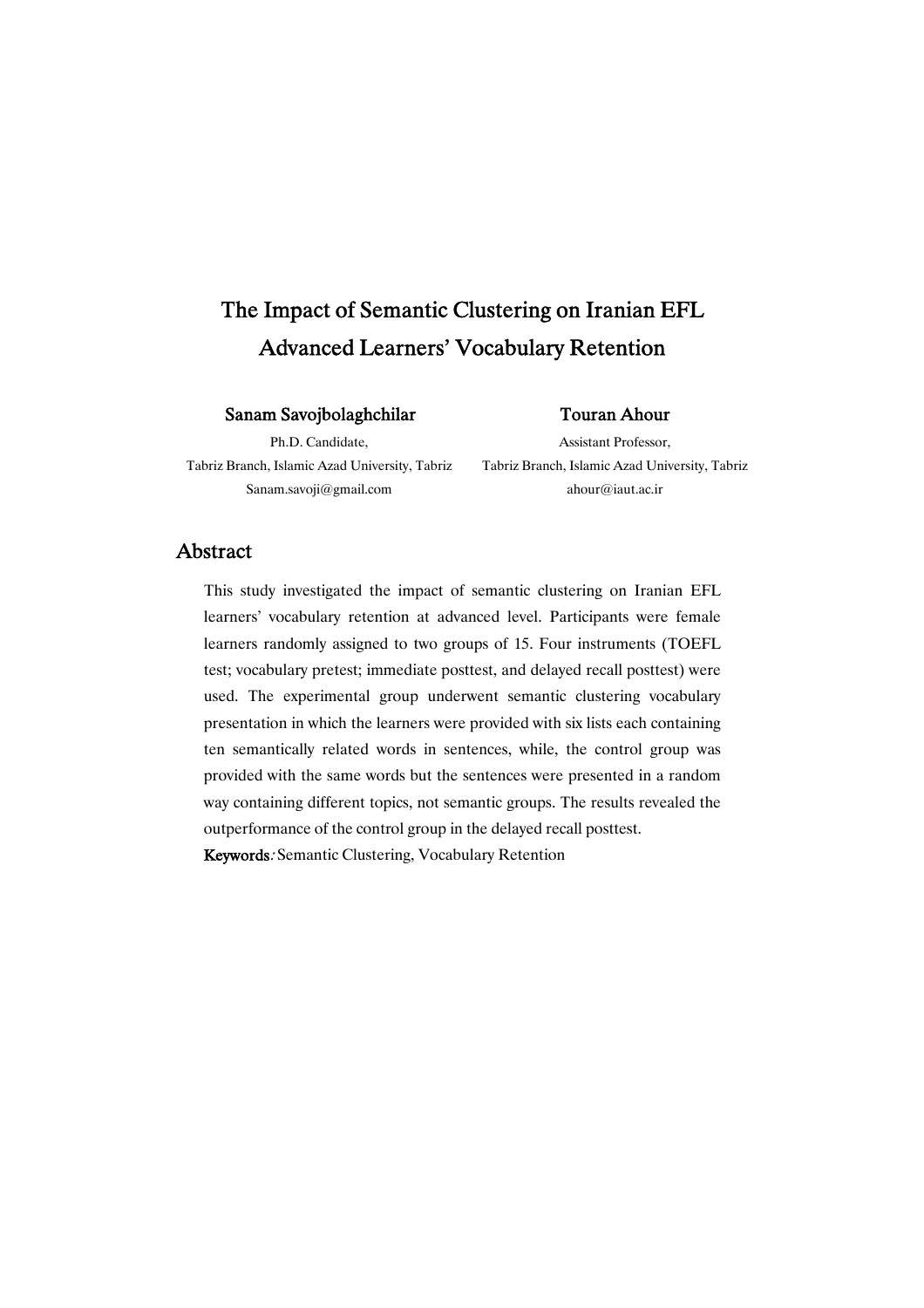# 1.Introduction

Teaching vocabulary has always been a keystone in English Language Teaching, and finding an effective method for vocabulary learning has always preoccupied curriculum developers in general and language teachers in particular (Read, 2000; Richards & Renandya, 2002). One method which is currently employed in L2 vocabulary instruction is semantic clustering. Semantic Clustering is "a method of grouping words that share semantic and syntactic characteristics; often the term 'lexical sets' is also used" (Tinkham, 1997, p. 138). However, there is not an agreement among scholars on whether new vocabulary should be presented in semantically related or unrelated sets.

There are some researchers who speak in favor of presenting new words in semantic sets on the basis that it is an effective way of presenting new words, and possibly reflecting the natural organization of the mental lexicon (Aitchison, 1994, 1996). Haycraft (1993) asserts that it is easier to teach vocabulary items that belong to the same semantic field because learners will be able to form a pattern of interrelated words in their minds. There are numerous studies (e.g., Altarriba & Mathis, 1997; Grandy, 1992; Graves, 2006; Hashemi & Gowdasiaei, 2005; Heidari-Shahreza, 2015; Khosravani & Khorashadyzadeh, 2014; Seal, 1991; Stahl & Nagy, 2006; Stoller & Grabe, 1995; Wharton & Race, 1999) which have been conducted on the impact of the presentation of vocabulary in semantic clusters the results of which indicated that presenting words in semantic cluster helped the learners to become aware of the similarities in meaning and to determine and remember the differences between them.

There are other researchers (Finkbeiner & Nicol, 2003; Higa, 1963; Laufer, 1989; Nation, 2000; Tinkham, 1993, 1997; Waring, 1997), who point out to the Interference Theory and indicate that if similar words that share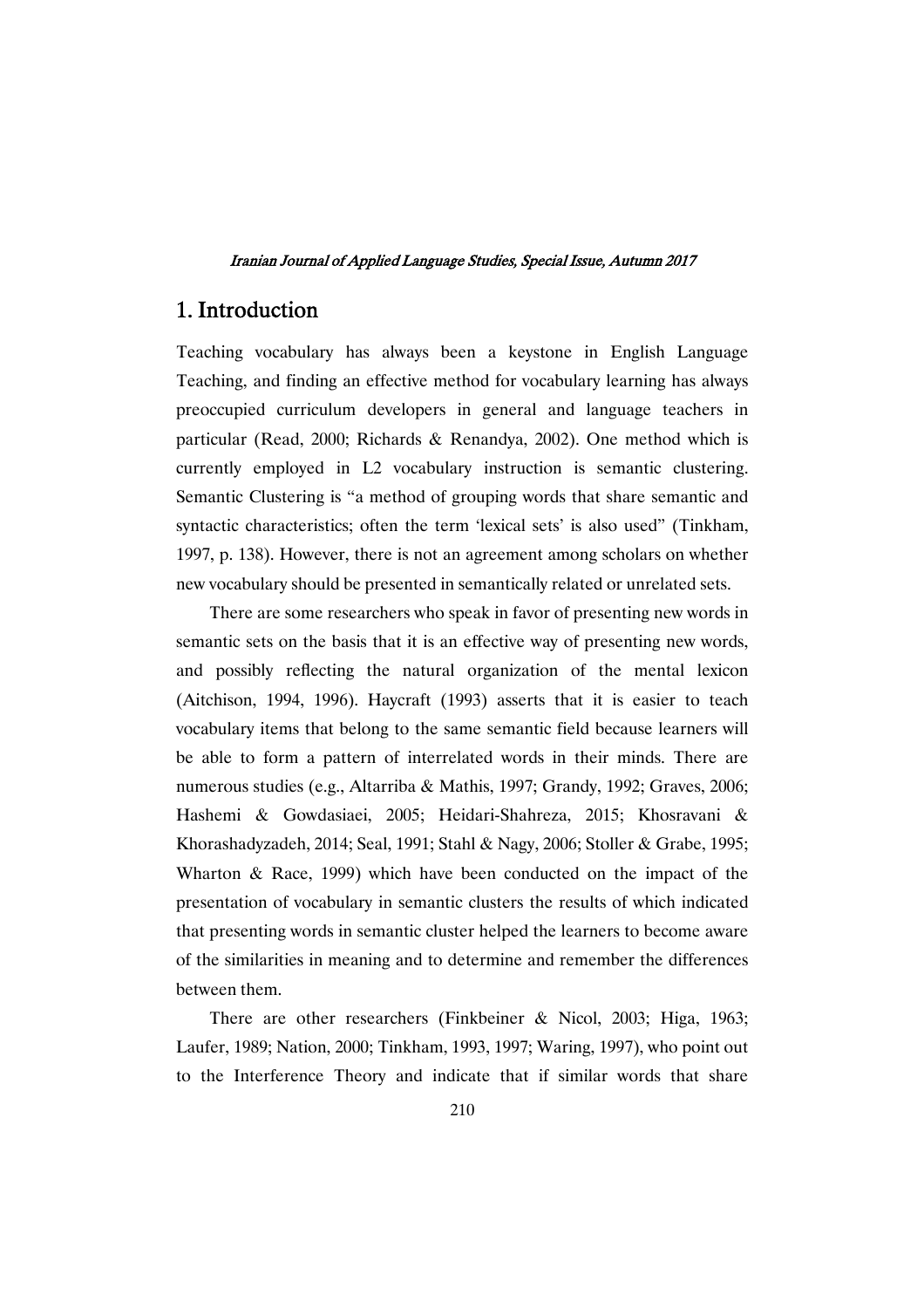numerous common elements and a superordinate concept are introduced at the same time, these words will interfere with each other and have a negative impact on their retention due to cross-association and possible overloading in the short term memory. In addition, by the reference to the Distinctiveness Hypothesis, some scholars propose the ease with which distinctive (nonsimilar) information is learned (Eysenck, 1979, Tinkham, 1993). In this regard, some studies reflect the higher impact of introducing the vocabulary in the unrelated sets on the retention of these vocabulary (e.g., Erten & Tekin, 2008; Marashi & Azarmi, 2012; Mirjalili, Jabbari, & Rezai, 2012; Pigada & Schmitt, 2006)

Although a rich body of research has been conducted on the effects of semantically clustered vocabulary instruction on EFL or ESL learners and their performances, due to the controversy in the results, there is still room for researching in this area. Considering that few studies in Iranian context have focused on the semantic clusters (Khayef & Khoshnevis, 2012; Marashi & Azarmi, 2012; Mirjalili, et al., 2012), this study aimed to find which L2 vocabulary presentation type (i.e., semantically related sets or unrelated ones) is more helpful for advanced EFL learners' vocabulary retention in Iran.

# 2.Method

# 2.1.Participants

The participants in this quasi-experimental study included 30 EFL female learners all within the age range of 15-20 learning English at advanced level at a language institute in Tabriz, Iran. They were randomly assigned into the experimental and control groups each with 15 students.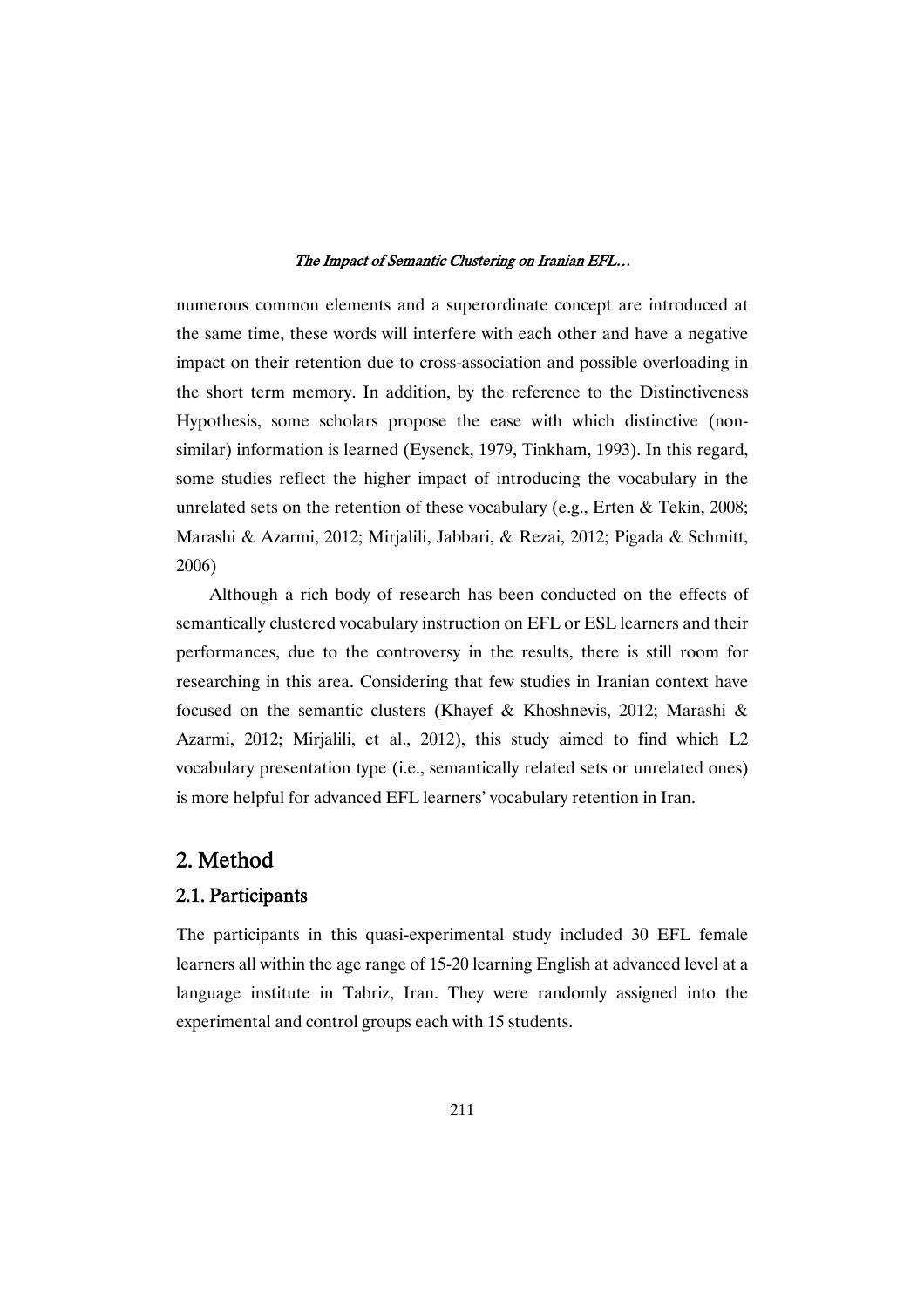### 2.2.Instruments

Four instruments were used in the study.

- 1) TOEFL test: The reading and writing parts of a TOEFL test were given to the participants to confirm their homogeneity.
- 2) Vocabulary pretest: The pretest included 70 multiple-choice items of the new words to be taught. This test was used to find the unknown words. The validity of the test was checked by two experienced teachers in the area and its reliability was estimated through Cronbach's alpha and a high internal consistency of .82 was obtained.
- 3) Immediate recall posttest: Six immediate posttests were used during the treatment period. In other words, at the end of each session of teaching 10 new words, the teacher administered an immediate test. The average of these tests were used as the immediate recall posttest in the data analysis.
- 4) Delayed recall posttest: It was the same test administered as the pretest to the participants with 60 words in multiple- choice format. It was given to the participants after about one month of the treatment.

### 2.3.Procedure

Before the treatment, the researcher-teacher asked the learners to take part on a verified TOEFL test to ascertain their homogeneity. Then, at the first session, we asked them to take the vocabulary test and considered the scores as their pretest performances. The vocabulary test included 70 words which were chosen to be taught during the treatment sessions. Ten of the questions were answered correctly; so they were excluded from the list and 60 remaining words were taught during the six sessions of the treatment period.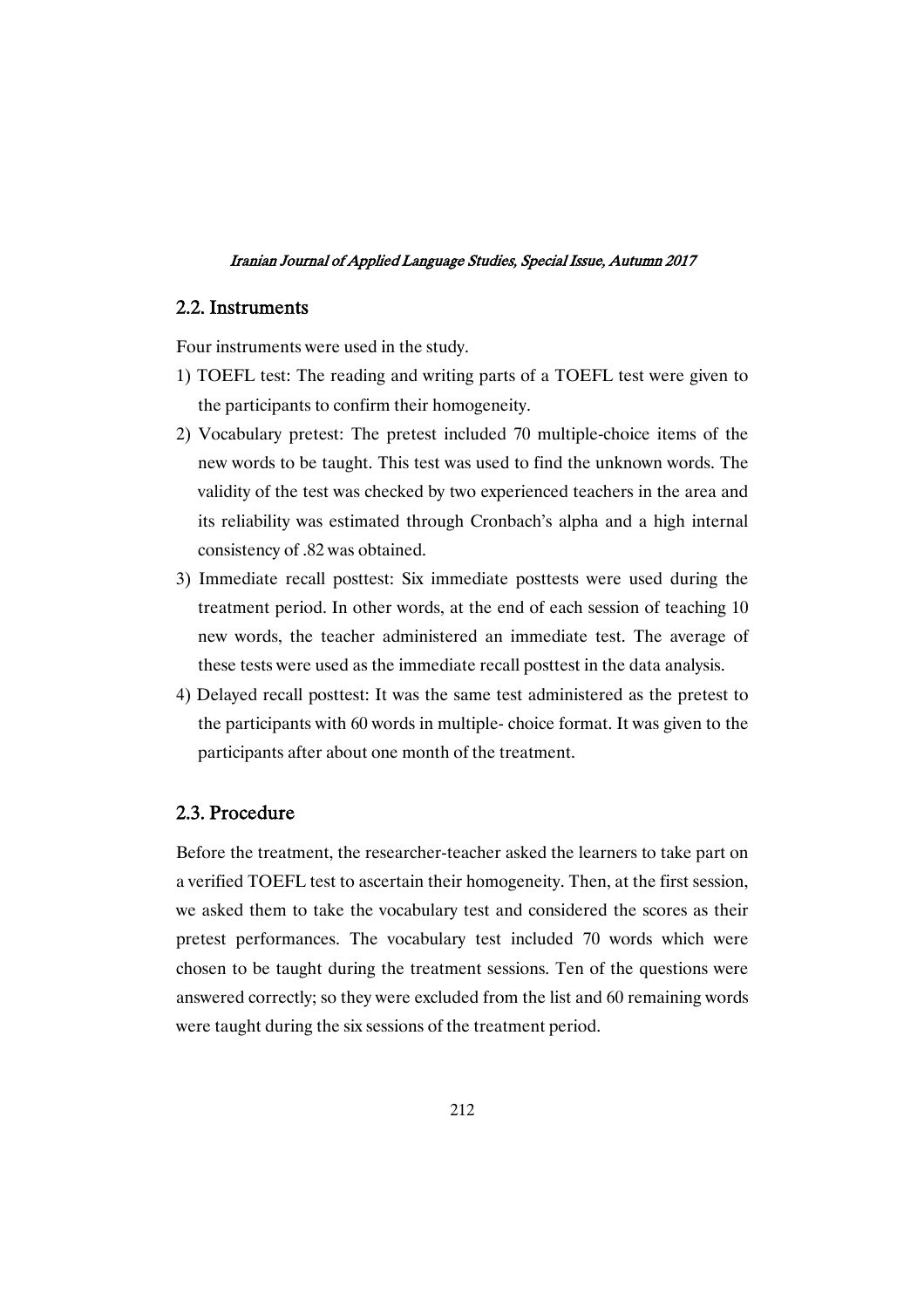In the experimental group, each session ten words were taught in semantically clustered sets embedded in sentences. The words were taught in Meaning, Pronunciation, and Form (MPF) style. It means the researcherinstructor first made the meaning of each word clear, then presented the correct pronunciation of the word and repeated several times and finally the written form of the word on the board and its grammatical category. Then, at the end of each session a multiple-choice test of vocabulary was given to the students. This process continued for six successive sessions. The scores of each test were recorded for further evaluation as the manifestation of short term memory.

On the other hand, the control group was taught the same words and sentences in the same style but in a random way. In other words, each of the experimental group's list had a different topic in each words were semantically clustered. However, for the control group, one or two sentences of all the topics formed a list of sentences which were not semantically related. They were supposed to learn them as the researcher-teacher presented them in MPF style. Like the experimental group, the control group received the same instructional activities and posttests at the end of each session.

Three weeks after the treatment, a delayed recall posttest was given to the both groups to find how much the teaching of vocabulary in the semantically related and unrelated sets could affect their vocabulary retention.

After collecting the data, they were entered into the SPSS 22 for further analysis. In order to compare the experimental and control groups' performances in the TOEFL, pretest, immediate posttest, and delayed posttests, four independent samples t-tests were conducted. The preliminary assumptions checking showed the normality and homogeneity of variances in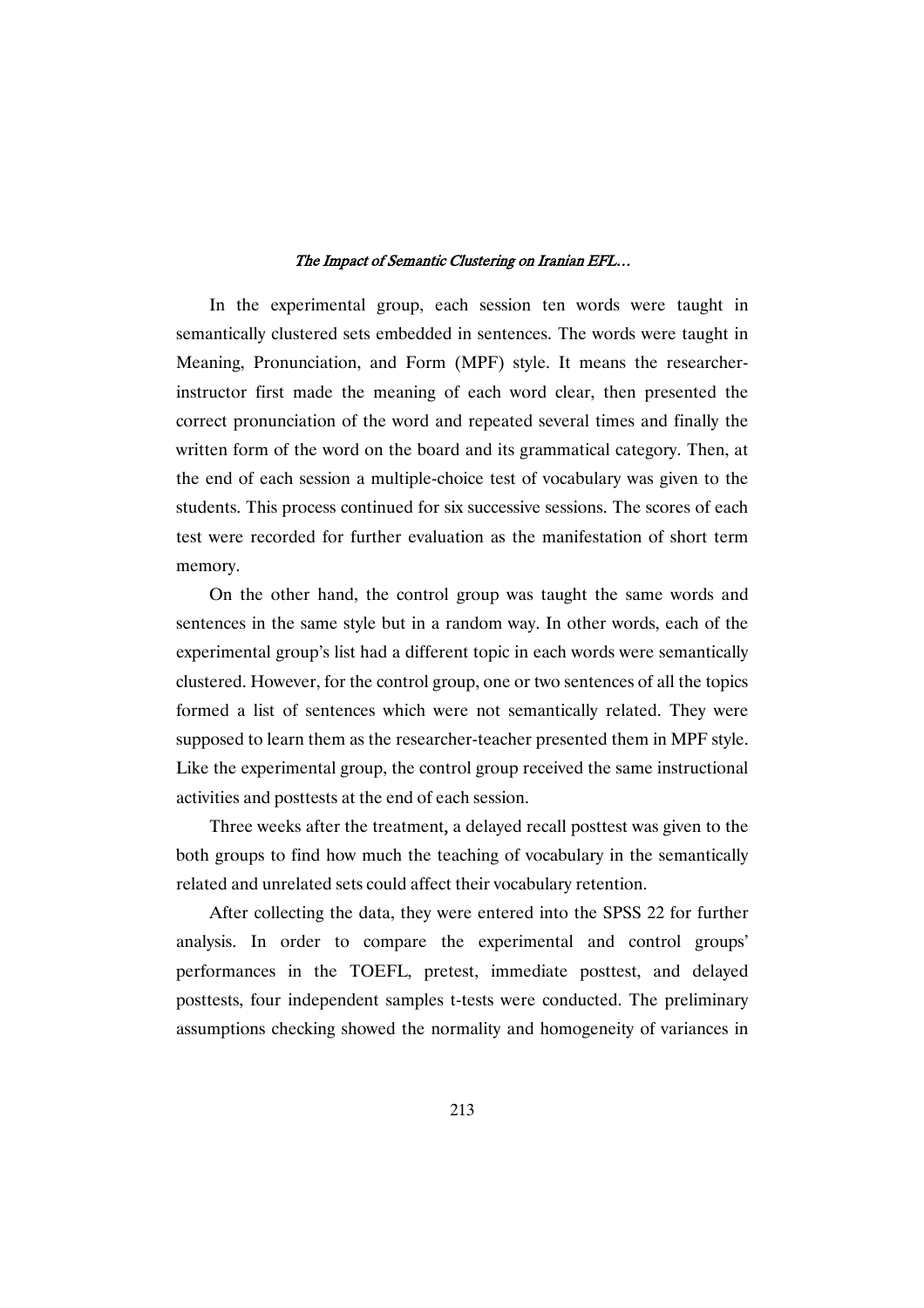the scores of the groups. In addition, the homogeneity of the groups was confirmed at the beginning of the study.

## 3.Results

### 3.1. Pretest Analysis

Having analyzed the preliminary data and ascertained the homogeneity of the experimental and control groups through an Independent-Samples t-test on the results of their TOEFL tests, the researcher-teacher compared the pretest scores through an Independent-samples t-test (Table 1).

Table 1. Results of the Independent-samples t-test for the Pretest Scores of both Groups

|         |                     |    |      | Std.      | Independent T test |    |         |
|---------|---------------------|----|------|-----------|--------------------|----|---------|
|         |                     | N  | Mean | Deviation |                    | df | P value |
| Pretest | <b>EXPERIMENTAL</b> | 15 | 0.61 | 0.41      | 0.85               | 28 | 0.84    |
|         | <b>CONTROL</b>      | 15 | 0.54 | 0.37      |                    |    |         |

 $*$  p < .05

As Table 1 indicates, there was no significant difference,  $t(28) = .85$ ,  $p=$ .84>.05, between the mean scores of the experimental  $(M=0.61, SD=0.41)$ and control ( $M=0.54$ ,  $SD=0.37$ ) groups at the beginning of the study. As the mean scores show, the learners in both groups did not know almost any words in the pretest.

### 3.2. Immediate Posttests Analysis

The results of the Independent-samples t-test for immediate posttest in both groups are shown in Table 2.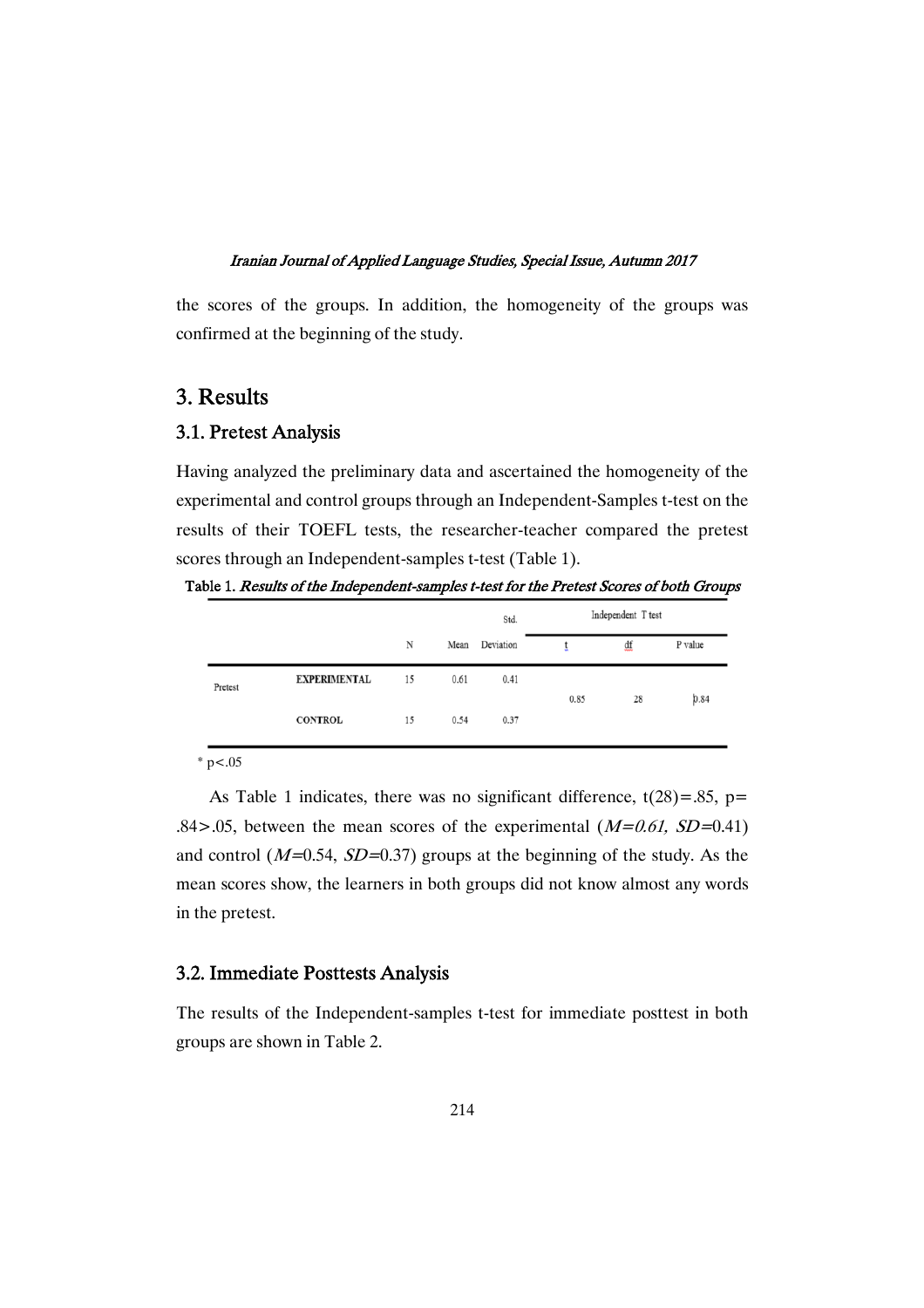Table 2. Results of Independent-samples t-test for the scores of both Groups in the **Immediate Posttests** 

|           |                     |    | Independent T test<br>Std. |           |     |           |         |
|-----------|---------------------|----|----------------------------|-----------|-----|-----------|---------|
|           |                     | N  | Mean                       | Deviation |     | df        | P value |
| Immediate | <b>EXPERIMENTAL</b> | 15 | 9.13                       | 1.50      |     | 28<br>.64 |         |
| Posttests | <b>CONTROL</b>      | 15 | 8.86                       | 1.64      | .46 |           |         |

 $*_{p<.05}$ 

Table 2 shows no significant mean difference,  $t(28) = .46$ ,  $p = .64 > .05$ , in the immediate posttest scores of the both groups, though the learners in the experimental group  $(M=9.13, SD=1.50)$  who were provided with the presentation of the words in semantic clusters performed slightly better than their peers in the control group ( $M=8.86$ ,  $SD=1.64$ ).

### 3.3. Delayed Recall Posttest Analysis

Table 3 shows the results of Independent-samples t-test related to the data obtained from the delayed posttest of the experimental and the control groups. Surprisingly, it was revealed that the mean score of the control group  $(M=51.58, SD=4.62)$  was significantly higher than that of the experimental group ( $M=49.54$ ,  $SD=5.38$ ), t(28)=1.75, p=.43<.05. This means that teaching vocabulary through semantically unrelated sets was more effective than using related sets.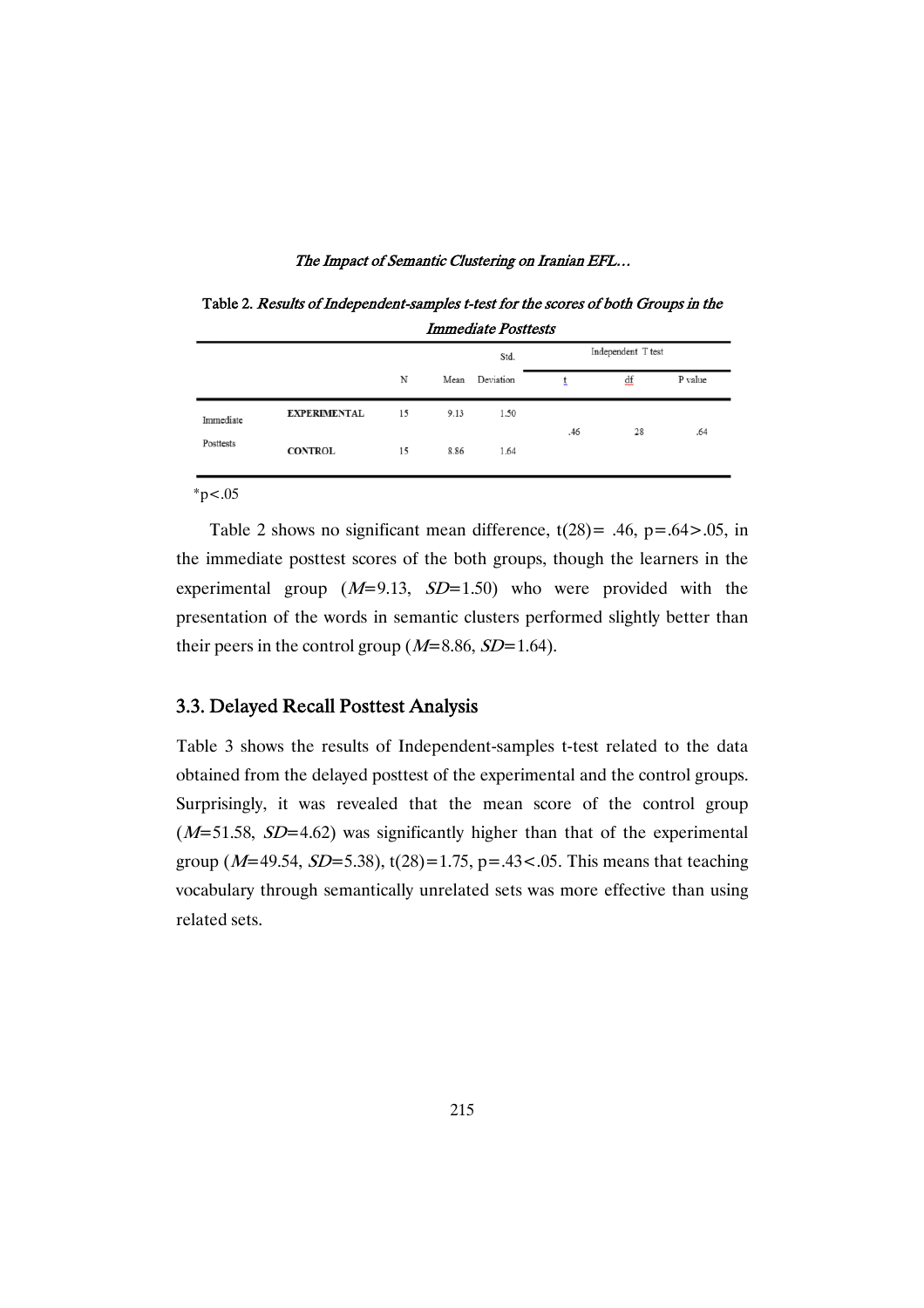Iranian Journal of Applied Language Studies, Special Issue, Autumn 2017

Table 3. Results of Independent-samples t-test for the scores of both Groups in the Delayed Posttests

|                     |                     |    |       | Std.      | Independent T test |    |         |
|---------------------|---------------------|----|-------|-----------|--------------------|----|---------|
|                     |                     | N  | Mean  | Deviation |                    | df | P value |
| Delayed<br>Posttest | <b>EXPERIMENTAL</b> | 15 | 49.54 | 5.38      | 1.75               | 28 | 0.43    |
|                     | <b>CONTROL</b>      | 15 | 51.28 | 4.62      |                    |    |         |

 $*p<.05$ 

# 4.Discussion

The results of the immediate recall posttests revealed that both groups had a very high performance on the tests administered right after the presentation of words either in semantically related or unrelated sets; however, the difference between their performances was not statistically significant. In contrast, a significant difference was found between the groups' mean scores in the delayed posttest with the better performance of the control group. This shows that the participants could remember the words better when taught in the semantically unrelated sets.

In this regard, the results of the study corresponds with the studies that indicate negative effects of cross-association of learning new words in semantic sets (e.g., Tinkham, 1997; Waring, 1997; Nation; 2000; Finkbeiner & Nicol, 2003; Marashi & Azarmi, 2012; Mirjalili et al., 2012).

The comparison of the results of the present study and the findings of other researchers in Iranian context revealed a contradictory results. The studies done by Khosravani and Khorashadyzadeh (2014) and Heidari-Shahreza's (2015) confirmed the positive impact of semantic clustering on vocabulary retention of the learners; while, in this study, the reverse was confirmed.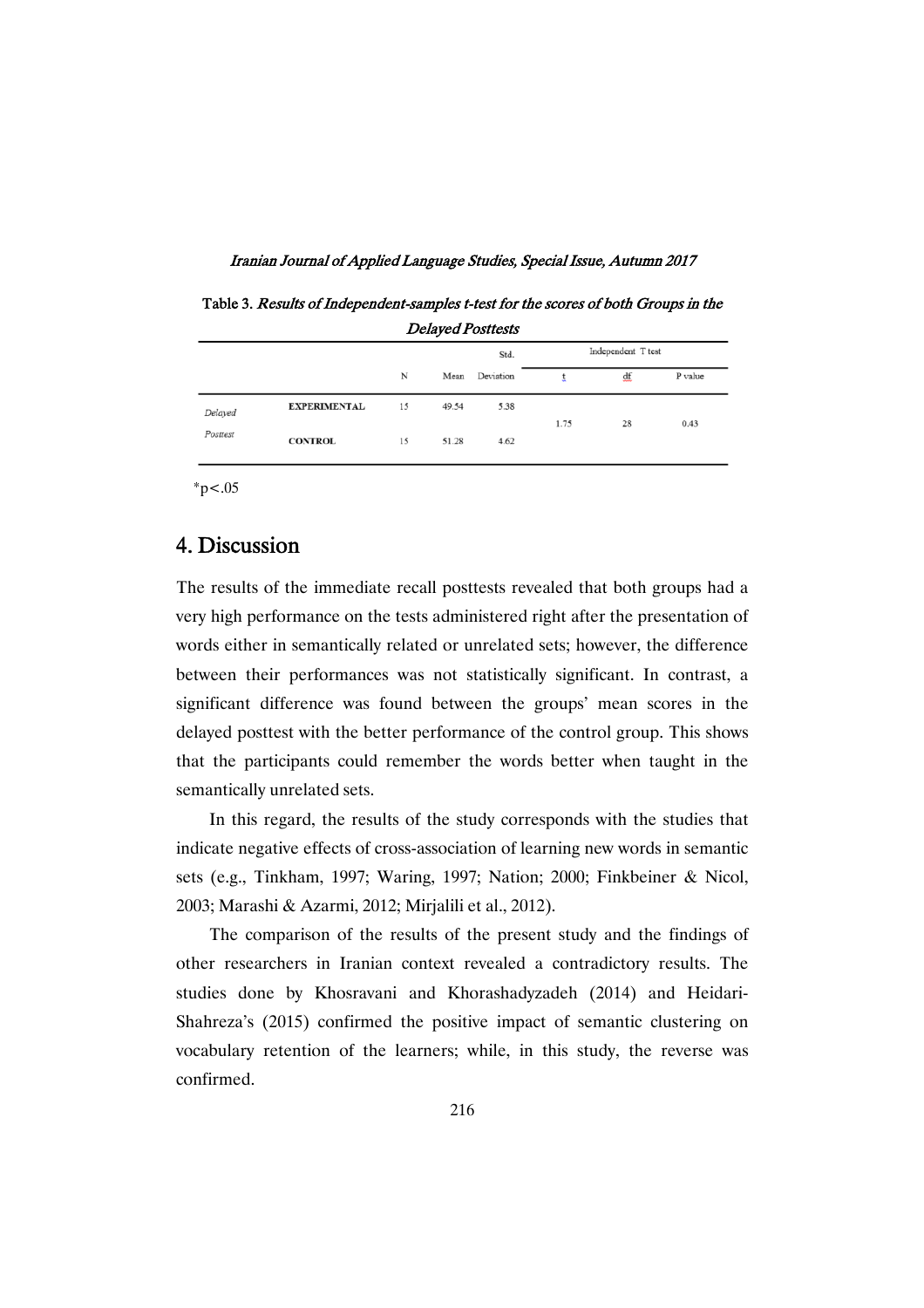The findings could be explained in terms of short-term and long-term memory concept. Cognitive psychologists divide memory into short-term and long-term memory according to duration of memory retention and capacity of recalling information after the original input (Schmitt, 2000). According to Schmitt, long-term memory retains information for use in anything but the immediate future. As Ericsson and Kintsch (1995) state, long-term memory is assumed to be very much larger and more durable than short-term memory. Moreover, long-term memory storage is associative, in that it relates items to one another. Also the time needed for storing a new memory trace in long-term memory is estimated to be longer. On the other hand, short-term memory is used to store or hold information while it is being processed. The object of vocabulary learning is to transfer the lexical information from the short-term memory to the more permanent long-term memory (Schmitt, 2000). As immediate posttests were administered right after the presentation of the words either in semantically related or unrelated sets at the end of each session and considering that the scores were indicative of the learners' short-term memory, it could not be surely concluded that the scores showed the actual learning of the words regardless of the way of presentation and the scores of the delayed recall posttest could give clearer results.

To justify the findings regarding delayed recall posttest, we need to review the concepts in cognitive psychology. According to Andrade and May (2004), memory consists of three stages of information processing: encoding, storage, and retrieval. In the first stage, encoding, information is rendered into a form that can be retained in memory. The second stage is storage, in which information is held in memory over a long period of time (Andrade & May, 2004). The third stage is the retrieval stage, in which information is accessed from storage and used to perform a specific task (Andrade & May, 2004).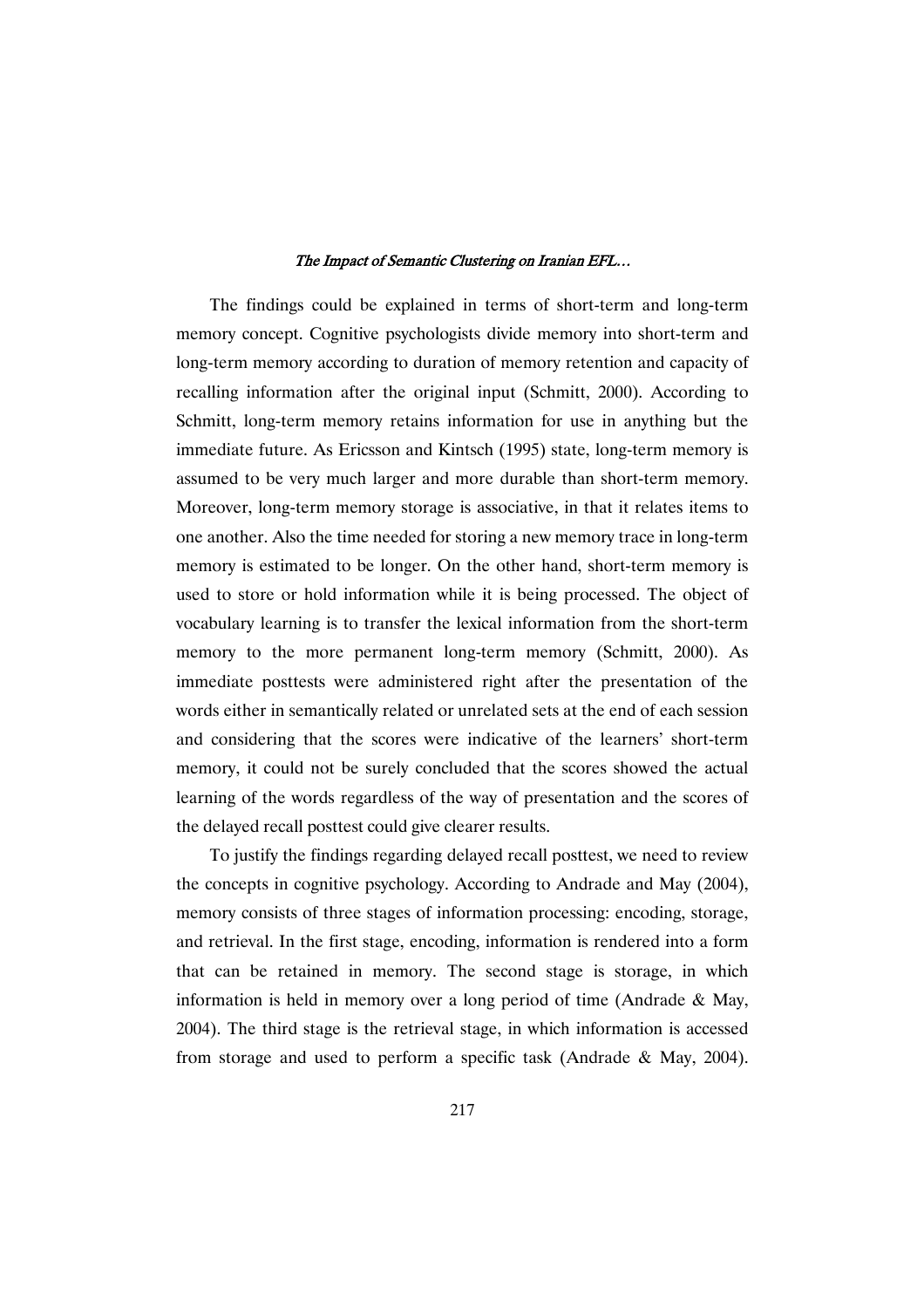Freeman, Romney, and Freeman (1987) proposed that two factors affect our recall of an event; how the person's schema is organized for that event and how typical the event is. In the case of the present study, it could be interpreted that the schemata had been organized well for all the participants which led to unobtrusive retrieval of words on their delayed recall posttests regardless of their treatment. A wealth of research emphasizes the importance of schemas in remembering events from memory, specifically called "Schematic Memory" (Stilwell & Markman, 2003).

# 5.Conclusion

The study aimed to investigate the impact of semantic clustering on Iranian EFL learners' vocabulary retention at advanced level. Comparison of the results obtained from the immediate posttests revealed a nonsignificant difference between the experimental and control groups, while, a significant difference was found in their delayed posttests. The findings can be a verification for the Interference Theory and Distinctiveness Hypotheses, which do not support presenting semantically related vocabulary as a cluster.

The results of the study can be useful for the syllabus designers and textbook writers to consider the distinctiveness criterion in developing the materials regarding vocabulary recall at the advanced level.

This study was conducted among the female advanced level students, further research can be conducted among the male students at the advanced level to compare the results based on the gender. In addition, the study can be replicated and compared at different proficiency levels.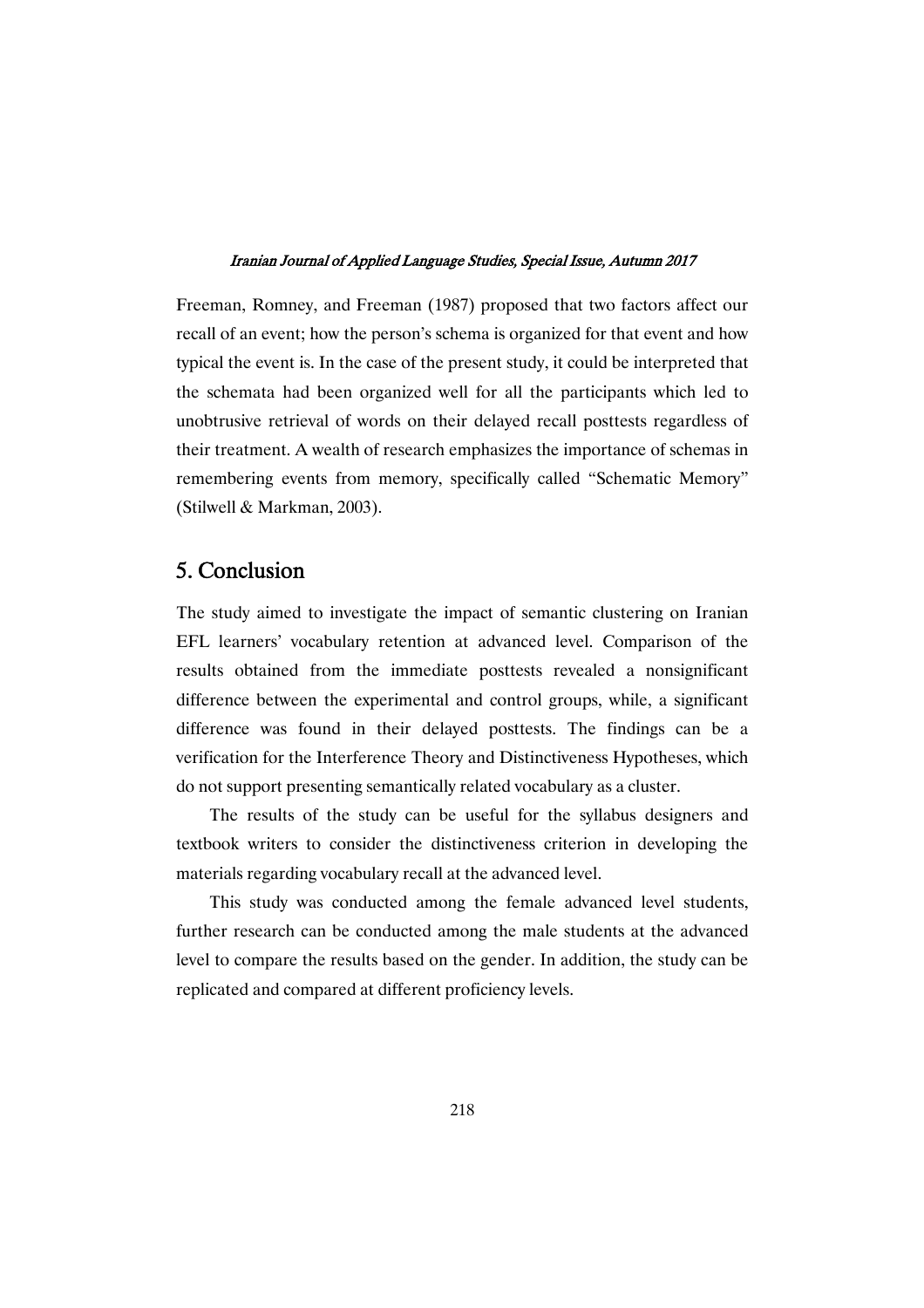### References

- Aitchison, J. (1994). Words in the mind: An Introduction to the mental lexicon. Great Britain: Blackwell Publishers.
- Aitchison, J. (1996). Taming the wilderness: Words in the mental lexicon. In G. M. Anderman, & M. A. Rogers (Eds.), Words, words, words: The translator and the language learner (pp. 15–26). Great Britain: Multilingual Matters.
- Altarriba, J., & Mathis, K. M. (1997). Conceptual and lexical development in second language acquisition. Journal of Memory and Language, 36, 550-568.
- Andrade, J., & May, J. (2004). Cognitive psychology. UK: Garland Science/BIOS Scientific Publishers.
- Erten, I. H., & Tekin, M. (2008). Effects of vocabulary acquisition of presenting new words in semantic sets versus semantically unrelated sets. System, 36(3), 407–422.
- Ericsson, K. A., & Kintsch, W. (1995). Long-term working memory. Psychological Review, <sup>102</sup>, 211-245.
- Eysenck, M. W. (1979). Depth, elaboration, and distinctiveness. In L. S. Cermak, & F. I. M. Craik, (Eds.), Levels of processing in human memory (pp. 89-119). Hillsdale, NJ: Erlbaum.
- Finkbeiner, M., & Nicol, J. (2003). Semantic category effects in second language word learning. Applied Psycholinguistics, <sup>24</sup>, 369-383.
- Freeman, L. C., Romney A. K., & Freeman S. C. (1987). Cognitive structure and informant accuracy. American Anthropologist, <sup>89</sup>, 311-325.
- Grandy, R. E. (1992). Semantic field, prototypes, and the lexicon. In A. Lehrer, & E. F. Kittay (Eds.), Frames fields and contrasts: New essays in semantic and lexical organization (pp. 103–122). New York: Lawrence Erlbaum Associates.
- Graves, M. (2006). The vocabulary book: learning and instruction. New York: Teacher College Press.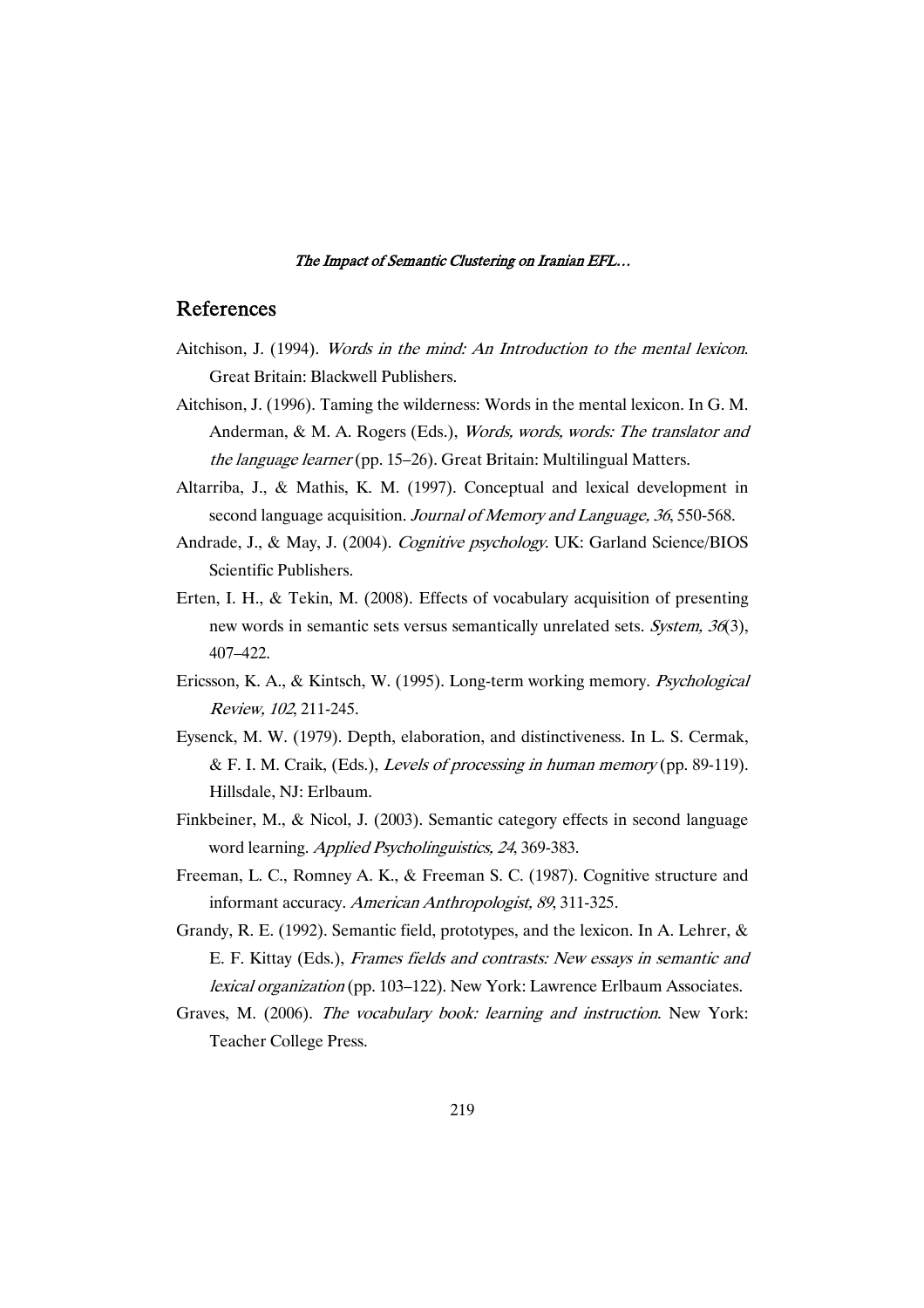- Hashemi, R. H., & Gowdasiaei, F. (2005). An attribute-treatment interaction study: lexical-set versus semantically-unrelated vocabulary instruction. Regional Language Centre Journal <sup>36</sup> (3), 341–361.
- Haycraft, J. (1993). An Introduction to English Language Teaching. Malaysia: Longman.
- Heidari-Shahreza, M. A. (2015). The effect of semantic clustering on the acquisition of quantitative and qualitative knowledge of vocabulary. International Letters of Social and Humanistic Sciences, <sup>50</sup>, 1-12.
- Higa, M. (1963). Interference effects of intralist word relationships in verbal learning. Journal of Verbal Learning and Verbal Behavior, 2(2), 170-175.
- Khayef, E., & Khoshnevis, I. (2012). The effect of thematic versus semantic clustering of English vocabulary. Journal of Basic and Applied Scientific Research, 2(5), 5007-5016.
- Khosravani, M., & Khorashadyzadeh, A. (2014). Does semantic clustering of L2 vocabularies affect EFL learners' critical thinking and vocabulary learning? International Journal of Language Learning and Applied Linguistics World  $6(1)$ , 397-408.
- Laufer, B. (1989). A factor of difficulty in vocabulary learning: Deceptive transparency. AILAReview 6, 10-20.
- Marashi, H., & Azarmi, A. (2012.) The comparative effect of presenting words in semantically related and unrelated sets in intentional and incidental learning contexts on Iranian EFL learners' vocabulary learning. Journal of Second Language Teaching and Research, <sup>1</sup> (2), 71– 89.
- Mirjalili, F., Jabbari. A. A., & Rezai, M. J. (2012). The effect of semantic and thematic clustering of words on Iranians vocabulary learning. American International Journal of Contemporary Research, <sup>2</sup> (2), 214-222.
- Nation, I. S. P. (2000). Learning vocabulary in lexical sets: Dangers and guidelines. TESOL Journal, <sup>9</sup>(2), 6-10.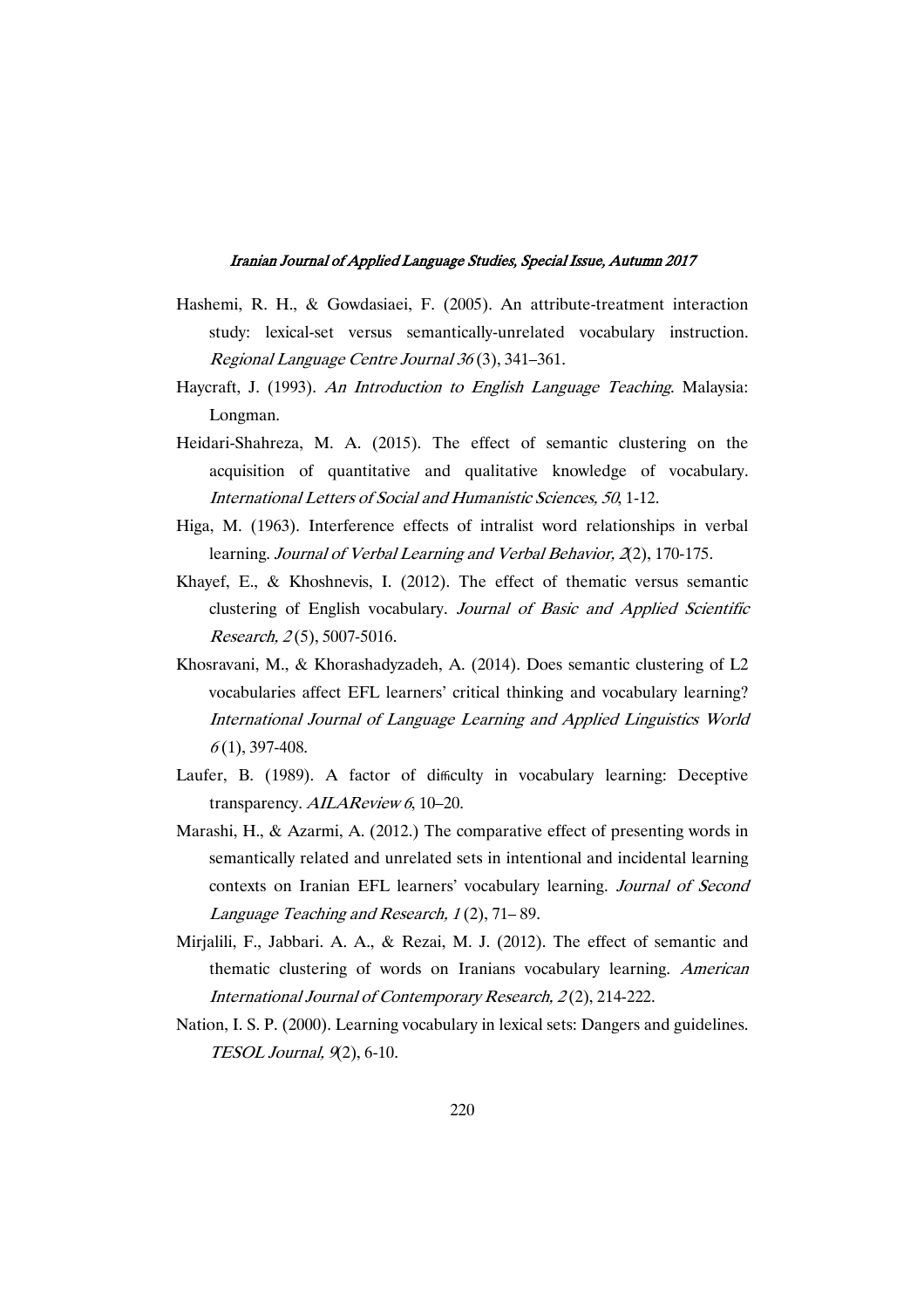- Oxenden, C., Latham-koenig, Ch., & Seligson, P. (1997). American English file <sup>2</sup>. Oxford: Oxford University Press.
- Pigada, M., & Schmitt, N. (2006). Vocabulary acquisition from extensive reading: A case study. *Reading in a Foreign Language 18*(1), 1–27.
- Read, J., (2000). Assessing vocabulary. Cambridge: Cambridge University Press.
- Richards, J. C., & Renandya, W. A. (2002). Methodology in language teaching: An anthology of current practice. Cambridge: Cambridge University Press.
- Richardson-Klavehn, A., & Bjork, R. A. (2002). Memory, long-term. In L. Nadel (Ed.), Encyclopedia of cognitive science (Vol. 2, pp. 1096-1105). London, England: Nature Publishing Group. doi:10.1002/0470018860.s00571
- Schmitt, N. (2000). *Vocabulary in language teaching*. Cambridge, UK: Cambridge University Press.
- Seal, B. D. (1991). Vocabulary learning and teaching. In M. Celce-Murcia, (Ed.). Teaching English as <sup>a</sup> second or foreign language (pp. 296–311). USA: Heinle and Heinle Publishers.
- Stahl, S. A., & Nagy, W. E. (2006). Teaching word meanings. Mahwah, NJ: Erlbaum. Stilwell, C.H., & Markman, A.B. (2003). Schema-driven memory and structural alignment. In The Proceedings of the 25th Annual Meeting of the Cognitive Science Society (pp. 1122- 1127). Boston, MA: Lawrence Erlbaum Associates.
- Stoller, F. L., & Grabe, W. (1995). Implications for L2 vocabulary acquisition and instruction from L1 vocabulary research. In T. Huckin, M. Haynes, & J. Coady (Eds.), Second language reading and vocabulary learning (pp.24–45). Norwood, NJ: Ablex Publishing Corporation.
- Tinkham, T. (1993). The effect of semantic clustering on the learning of second language vocabulary. System 21(3), 371-380.
- Tinkham, T. (1997). The effects of semantic and thematic clustering on the learning of second language vocabulary. Second Language Research, 13(2), 138-163.